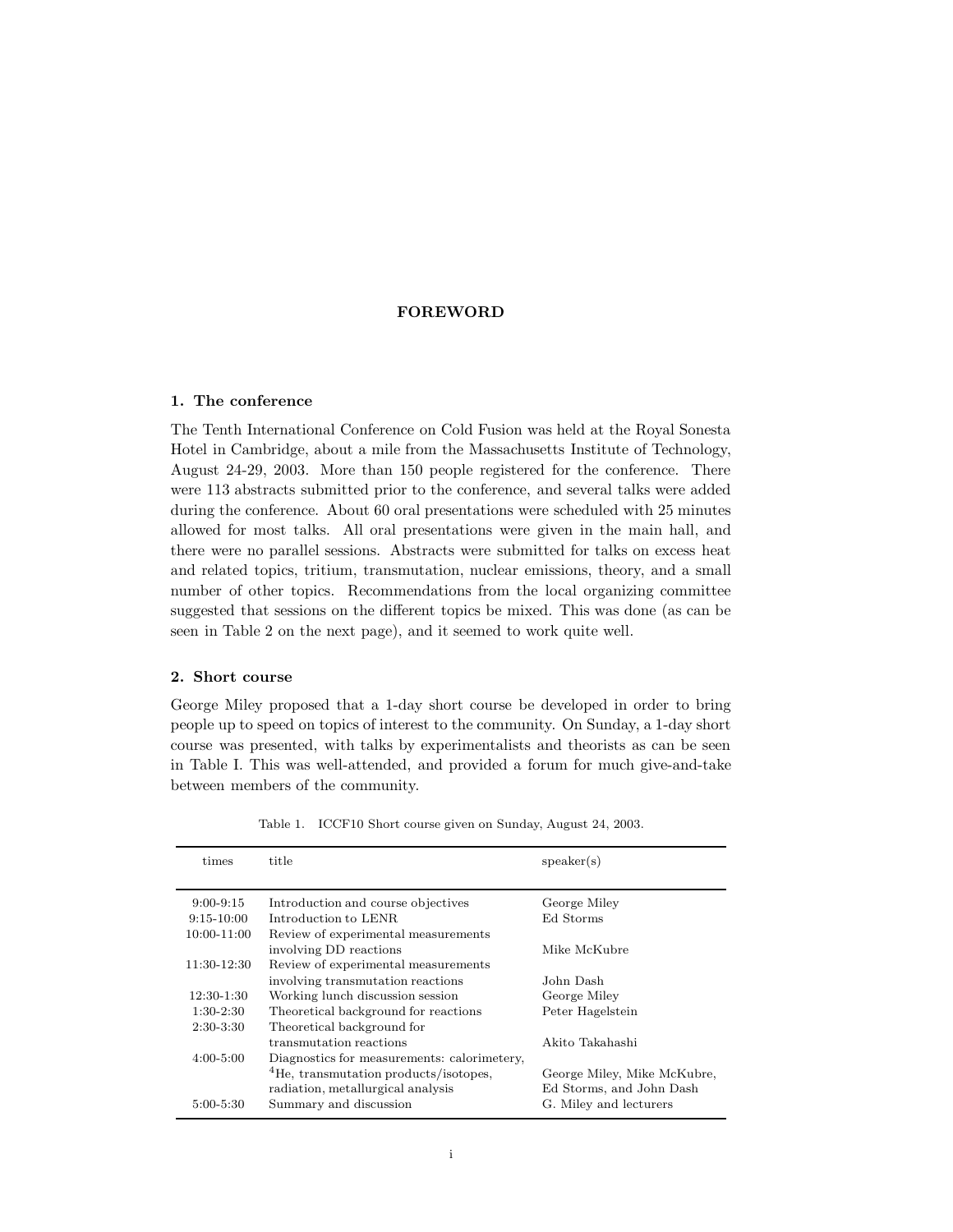MONDAY Welcome Nuclear emissions Intense laser irradiation Tunneling and associated issues Excess heat Heat and helium On Theory and experiment Heat absorption Posters The public comes to ICCF10 TUESDAY Letts effect Phonon-exchange theory Defects Superconductivity Preparata theory Iwamura effect Electronic, ionic transport Many-particle cluster theory Case experiment Bose-Einstein condensate approach Posters Demos WEDNESDAY Kasagi effect Molten salt approach Ion band models Heat systems and applications Tour and banquet THURSDAY Search for ash Transmutation Calorimetry and associated issues Loading and phase Other models Plasma loading approach Modification of radioactivity Resonant tunneling approach Other topics Posters Cold fusion and society FRIDAY Slow tritium production Poly-neutron theory and experiment Cavitation approach Website and journal Highlights and closing remarks

Table 2. ICCF10 Program.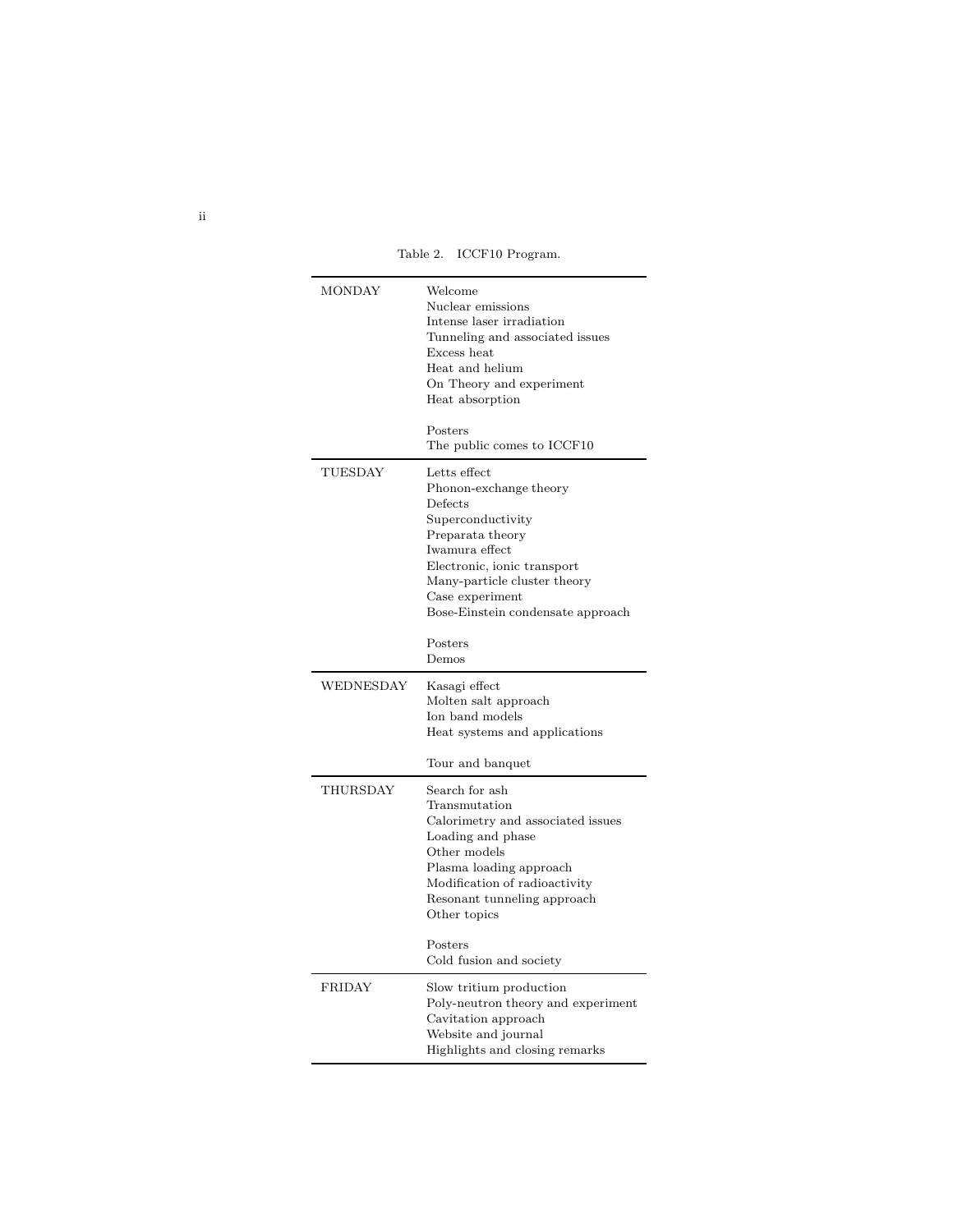## **3. Topics**

One can see from Table 2 the range of topics discussed at ICCF10. In response to the often-asked question, "*What is cold fusion*?", we might respond that cold fusion is made up of the topics studied by people in the field, which includes those listed in Table 2. We will take the opportunity to discuss some of the topics and interesting results presented at ICCF10 in what follows here.

## **3.1.** *Excess heat*

From the inception of the field in 1989, the phenomenon of excess heat production has been central to the field. At previous conferences, we have seen heated discussions of calorimetric approaches and issues, which played a central role at a time when there was some uncertainty within the field about the existence of an excess heat effect. We have also seen a variety of advances in the area, including:

- (1) codeposited Pd
- (2) excess heat in molten salt systems
- (3) correlation of heat and helium
- (4) positive feedback
- (5) heat after death
- (6) excess heat production with metals other than Pd
- (7) correlation between excess heat and deuterium flux
- (8) Coehn effect stimulation
- (9) improvements in the area of technique and reproducibility

At ICCF10, there were several papers on the response of the excess heat effect to laser stimulation, which is new for the ICCF series. It was nice to see a new US/Israeli enterprise contribute, and their excess heat results in glow discharge experiments were very nice. The question of reproducibility was raised at the conference on a number of occasions, with good reproducibility being claimed by several experimentalists (Storms, Swartz, Case, and others). There was little discussion of excess heat in light water systems at ICCF10, although there has been at previous conference.

## **3.2.** *Tritium*

Tritium production was claimed to have been observed very early on in the field, and seemed to be related to helium production associated with excess heat. For example, the helium appears to be born with little kinetic energy – certainly very much less than 24 MeV. Early observations of an absence of neutron emission associated with tritium production indicated that the kinetic energy of the triton was limited to less than 10 keV (otherwise d+t reactions would have led to readily observable 14 MeV neutrons). In this sense, helium production and tritium production seem to be similar. Tritium production was studied in years past by groups including Bockris,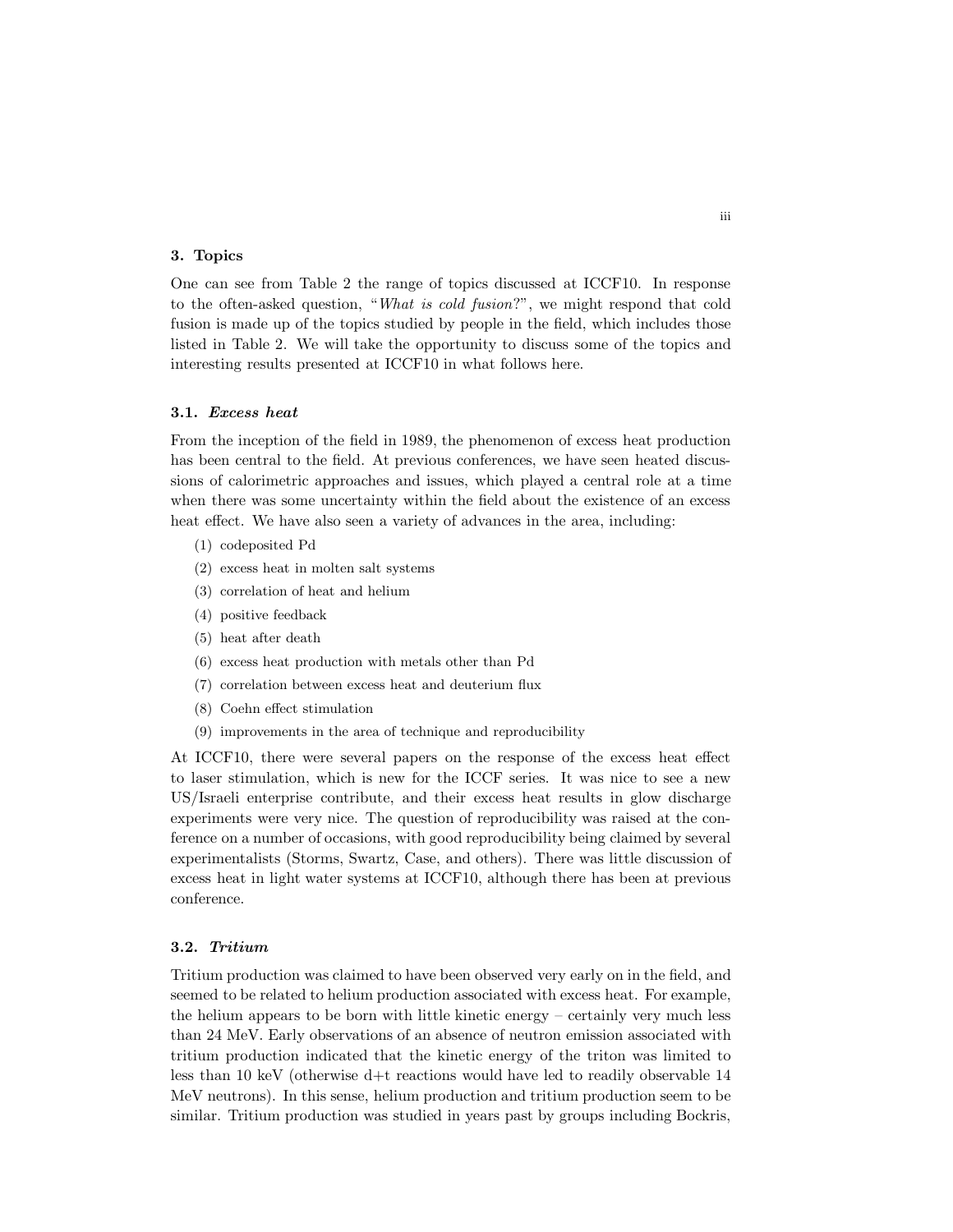Srinivasan, Storms and Talcott, Cedzynska, Gozzi, Claytor, Celani, Romodanov, Clarke/SRI and others. In this proceedings, the paper by Romodanov on tritium production is an important contribution in the area of experiment, and that of Afonichev is intriguing. Tritium production was also discussed by Violante and colleagues, but this was included in the Transmutation section since the focus of the work seemed to be on this topic.

#### **3.3.** *Transmutation*

Early claims of observations of transmutation effects were greeted within the community with great skepticism. It was one thing to think that low-level nuclear emissions could occur, and quite another to contemplate the existence of an excess heat effect. But to imagine that new elements and isotopes could appear was more than most could swallow. Several years and many more experiments later, the case for transmutation is much stronger, and the results quite interesting. The collection of strong papers in this volume on transmutation that appear in this proceedings are indicative of the growing importance of the effect within the field.

In one view of transmutation, the different effects are divided into the following:

- (1) modification of isotopic distributions near the surface in Fleischmann-Pons cells (Passell, others)
- (2) elemental and isotopic anomalies that appear to be connected to local hot spots (Dash, others)
- (3) massive transmutations to both lower and higher mass nuclei commensurate with energy production (Mizuno, Miley, others)
- (4) mass 8 and charge 4 transmutation of impurities in a multilayer sample with deuterium flow (Iwamura, others)
- (5) massive production of radioactive isotopes (Wolf)
- (6) modification of amounts of radioactive isotopes in a sample

At ICCF10, papers on several of these topics were presented. The Iwamura effect was introduced at ICCF9, and is an area of much excitement at the moment, due to the hope that a clear example of a selective transmutation effect will emerge. The appearance of isotopic anomalies generally is attracting much interest in the field at present.

#### **3.4.** *Nuclear emission*

The first report of nuclear emissions from metal deuterides was due to Jones and his colleagues at BYU, where evidence for low-level dd-fusion was presented. Since that time, the range of effects claimed has increased to include:

- (1) low-level deuteron-deuteron fusion products (Jones, Scaramuzzi, Menlove, others)
- (2) low-level energetic alpha ejection (Cecil, Lipson)
- (3) low-level ion emission, not due to dd-fusion (Cecil)
- (4) penetrating radiation that results in charged particles (Oriani)

iv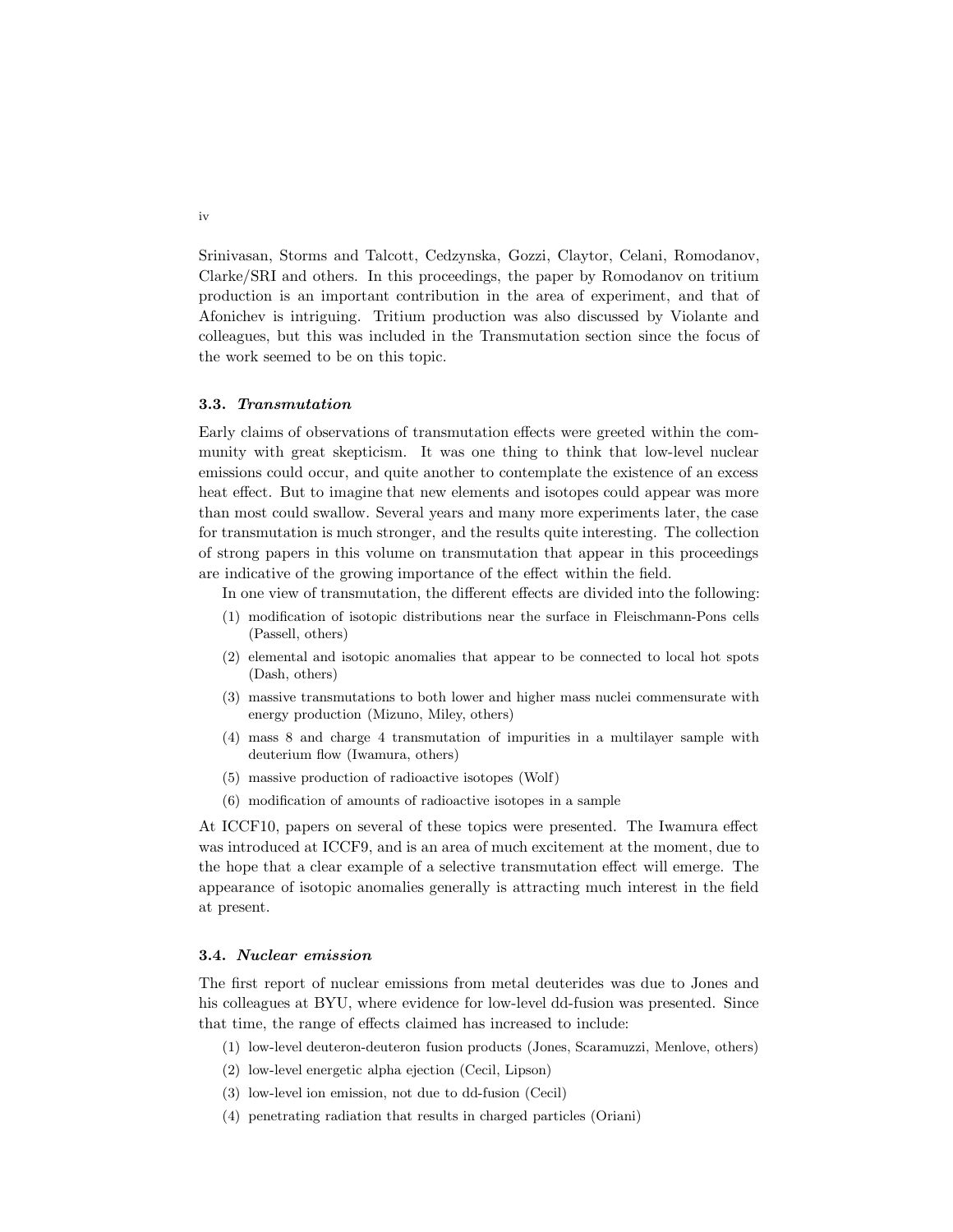We were fortunate to have strong papers at ICCF10 on all of these topics. Observations presented at ICCF10 by Ademenko and Vysostskii appear to suggest that some kind of radiation is produced in the sample undergoing irradiation, and causes massive transmutation on a remote foil. It would be nice to determine precisely experimentally what kind of radiation is involved.

#### **3.5.** *Beam experiments*

There appear to be two interesting areas of interest in beam experiments. Numerous experiments have been reported over the years that show an enhancement in the deuteron-deuteron fusion rate at low energy in metal deuterides and in other deuterated materials. As yet, there has been no agreed upon explanation for this, other than it seems to be due to some kind of anomalous screening effect. This effect is illustrated in the paper by Kitamura and colleagues. Lipson and coworkers have argued that the glow discharge can be thought of as a high-flux beam experiment, and present some very interesting results suggesting that the experiments demonstrating the enhancement in cross section can be extended to much lower energy in this way.

The other interesting area that relate to beam experiments has to do with an effect discovered some years ago by Kasagi, in which very broad signals of fast protons and fast alphas are observed in beam experiments where deuterons at 70- 100 keV are incident on TiD and PdD. It was proposed that these signals are due to a three-deuteron reaction, as such a reaction is the only candidate that can match end-point energies with a very broad distribution. This was discussed briefly by Kasagi at ICCF10 in his oral presentation. A replication effort carried out at NRL was discussed by Hubler, but unfortunately no proceedings paper was submitted. The paper by Takahashi and coworkers discusses work done at Osaka on this problem.

#### **3.6.** *Theory*

There have been a wide variety of theoretical approaches discussed over the years, including anomalous screening effects, weakly-interacting massive particles, black holes, and many other speculative mechanisms. In recent years, theory contributions have been tending to focus on a reduced set of models, reflecting the interests of those still active in the field. Motivated by the low-energy enhancement seen in the deuteron-deuteron fusion yield, and by the observation of low-level fusion products, many theorists are interested in models for screening in metal deuterides (Luo, Frisone, and others). Such studies tend to be more conventional, in the sense that no additional mechanisms are required to account for other anomalies.

Theorists that focus on the more general problem posed by the experimental observations face much more difficult problems. The contributions at ICCF10 can largely be divided into a small number of catagories, including: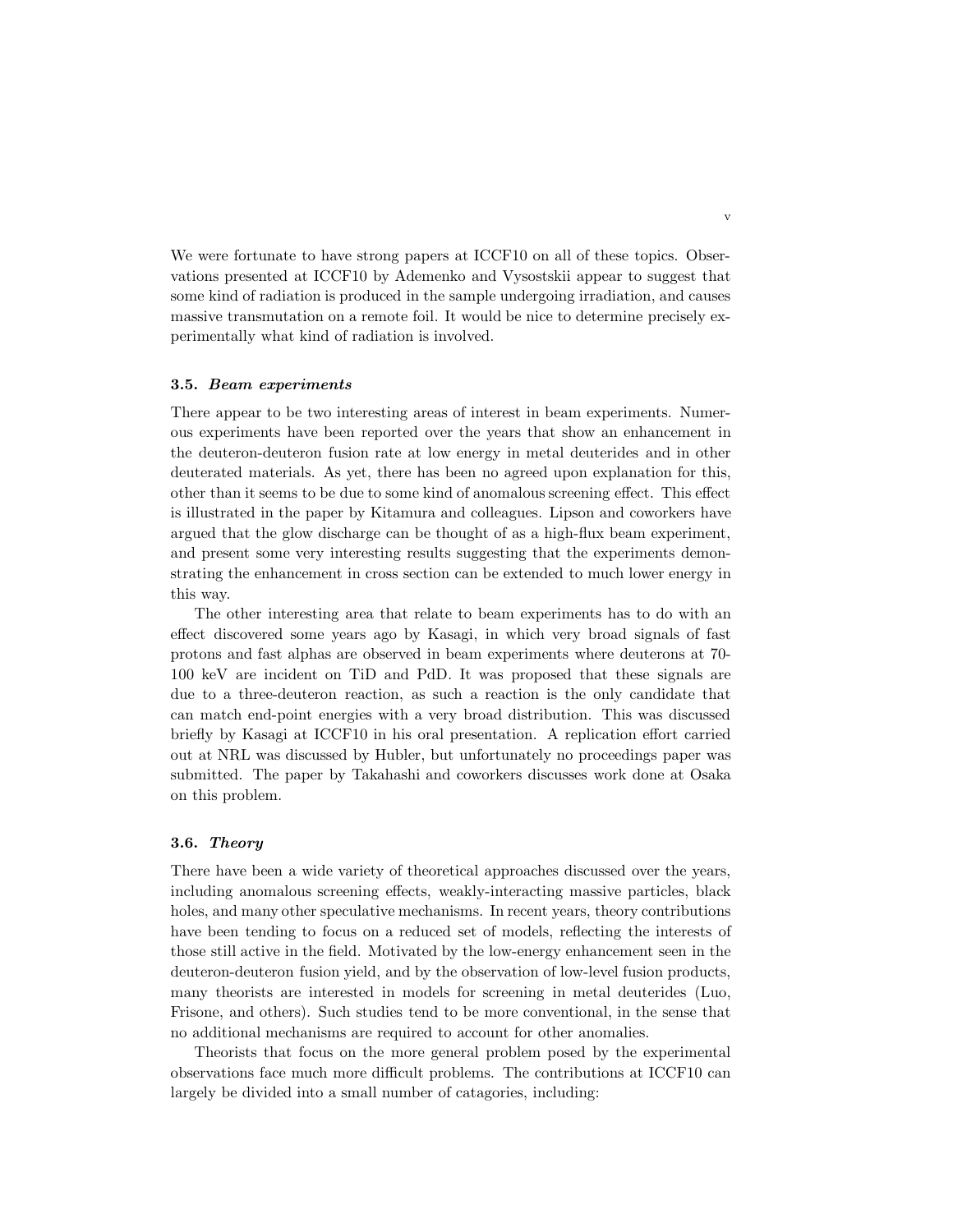- (1) resonant tunneling (Li)
- (2) ion band states (S. Chubb, T. Chubb)
- (3) Bose-Einstein condensates (Kim)
- (4) multi-body fusion (Takahashi)
- (5) neutron cluster (Fisher, Kozima)
- (6) Preparata theory (Preparata, Del Giudice)
- (7) phonon-exchange theory (Hagelstein)

Resonant tunneling models postulate the presence of a long-lived state roughly resonant with the that of two deuterons, and proceeds with otherwise conventional physics (which predicts enhanced reaction rates). In ion band state models and Bose-Einstein condensate models, the proponents argue that the effects of Coulomb repulsion are reduced or eliminated, leading to enhancements in reaction rates. Scott Chubb has extended his approach to begin addressing phonon coupling and energy exchange. In Takahashi's model, several deuterons are assumed to tunnel together at the same time. Fisher, and Kozima, have been interested in models involving neutron clusters (neutral particles made up of several neutrons), which have the feature that the Coulomb barrier is not present in interactions with other nuclei. Preparata proposed Dicke-enhanced transitions from two-deuteron states to <sup>4</sup>He states, mediated by electromagnetic coupling to plasmons. In the phonon exchange model, a highly-excited phonon mode is assumed, which couples to reactions at different sites, leading to new site-other-site reactions.

#### **4. Demonstrations**

Two demonstrations of excess heat production were given at MIT on Tuesday night. One was presented by John Dash and his students Abhay Ambadkar (graduate student); and Corrissa Lee, Shelsea Pedersen, and Ben Zimmerman (high school summer interns). The cells are illustrated in Figure 1. Another was presented by Mitchell Swartz, shown in Figure 2. Transportation from the conference to MIT was provided, and most of the attendees were treated to a viewing and discussions of the experiments. There had been concern about whether the demonstrations would be working during the time allotted for viewing, and we were fortunate in that both cells appeared to show excess heat during this time.

There was in addition a demonstration of excess heat and laser stimulation done remotely over the Internet by Dennis Cravens and Dennis Letts. A photograph of their experiment is shown in Figure 3.

## **5. The public comes to ICCF10**

We invited the public to come to the conference on Monday night to see the poster presentations, and to meet with researchers in the field. Dave Nagel gave an overview of cold fusion research, and delighted the audience during the question and answer period following his talk.

vi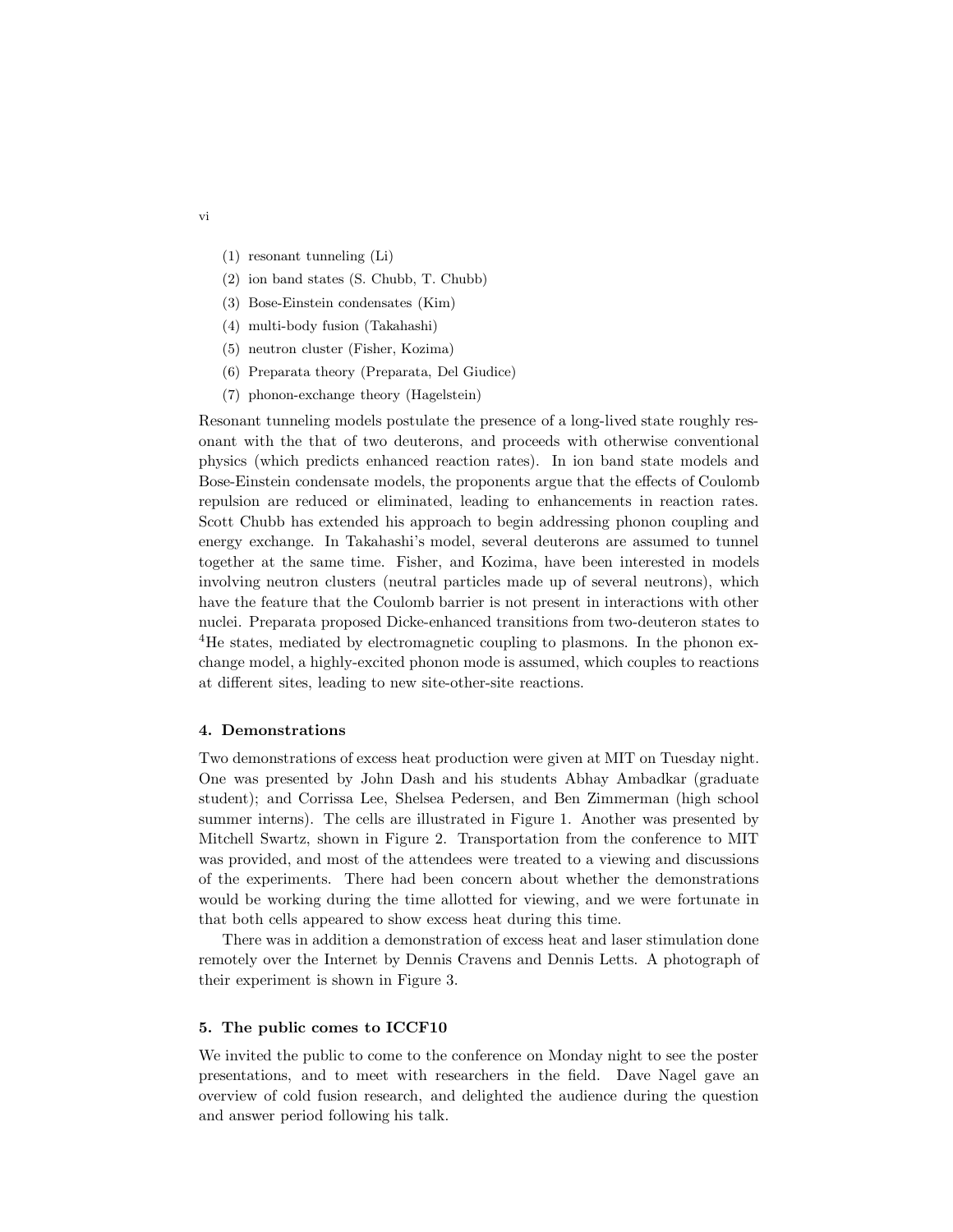

Figure 1. Dash group demonstration at ICCF10, with Corissa Lee. Photograph provided courtesy of Steve Krivit.

## **6. A typeset conference proceedings**

New for this conference are the nice looking typeset manuscripts in the pages that follow. We have been interested in moving toward developing an electronic journal for the field, which would require the development of a typesetting capability. So, it seemed perhaps to be reasonable to attempt a typesetting of the ICCF10 conference proceedings papers.

There are many reasons why this seemed to be a good idea. The International Conference series has provided the primary outlet for publication for papers in the cold fusion field. These papers are being read by an increasing audience. As it is common for scientists to judge the quality of the science reported in a paper by how the paper looks or reads, it seems perhaps to be important to make the papers look more professional. After all, much work typically goes into the research, as well as into the writing. These proceedings papers are in many cases the only publication of work that is done in the area. So we probably should treat these papers more or less on par with journal publications until such time as journal publications in general are allowed.

It was found that in the process of typesetting the papers, and in working with the authors, that the quality of the papers in many cases tended to improve. In some cases, simply typesetting the papers seemed to make them much more accessible and understandable. In other cases, authors took the time to improve their papers when they saw the effort that was going into the typesetting.

vii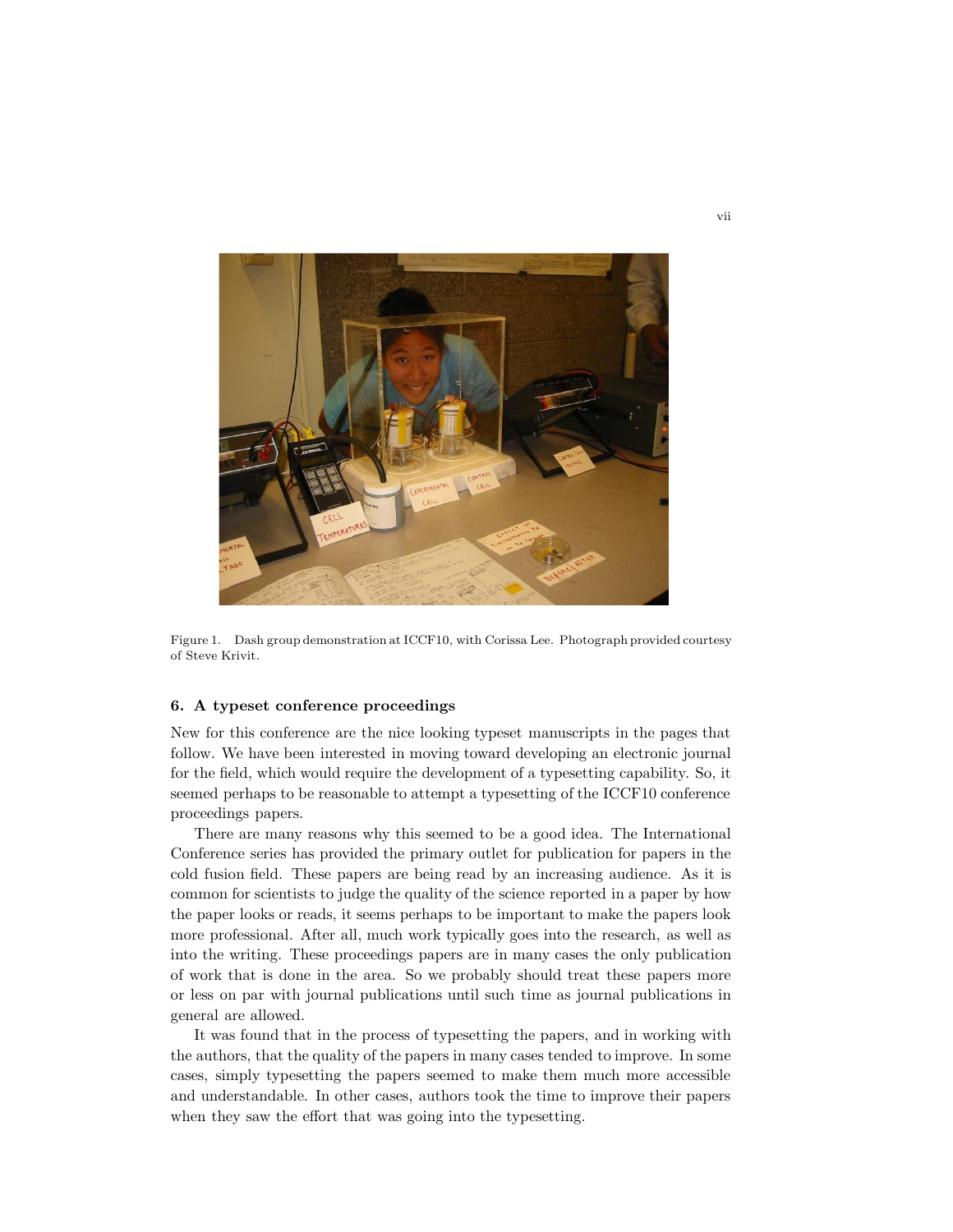

Figure 2. Mitchell Swartz demonstrating his cell for ICCF10 attendees. Photograph provided courtesy of Dave Nagel.

The typesetting was done initially by Dr. Kumar's team at Elim Pre-press Services of Velachery, Chennai, India. In most cases, relatively minor revisions of the papers were required, such as corrections of the figure sizing and placement, and these were done by the author.

## **7. Language revisions**

Some of the papers submitted by authors for which English is a foreign language were not easy to understand because of language issues. In this proceedings, a significant revision of the wording was done in order to improve readability. The most significant revisions of this type were done (by P. L. Hagelstein) on papers by Romodanov et al., Lipson et al., Karabut et al., and Vysostkii et al. The English associated with the paper by Mizuno et al. was greatly improved by Jed Rothwell from the as-submitted version, to the LENR-CANR version that we typeset.

## **8. Videotaping**

The oral presentations at ICCF10 were videotaped by Gene Mallove, and can be purchased as a collection of DVDs through *Infinite Energy* magazine. The video resolution is not great, so in presentations where the lettering size is large the

viii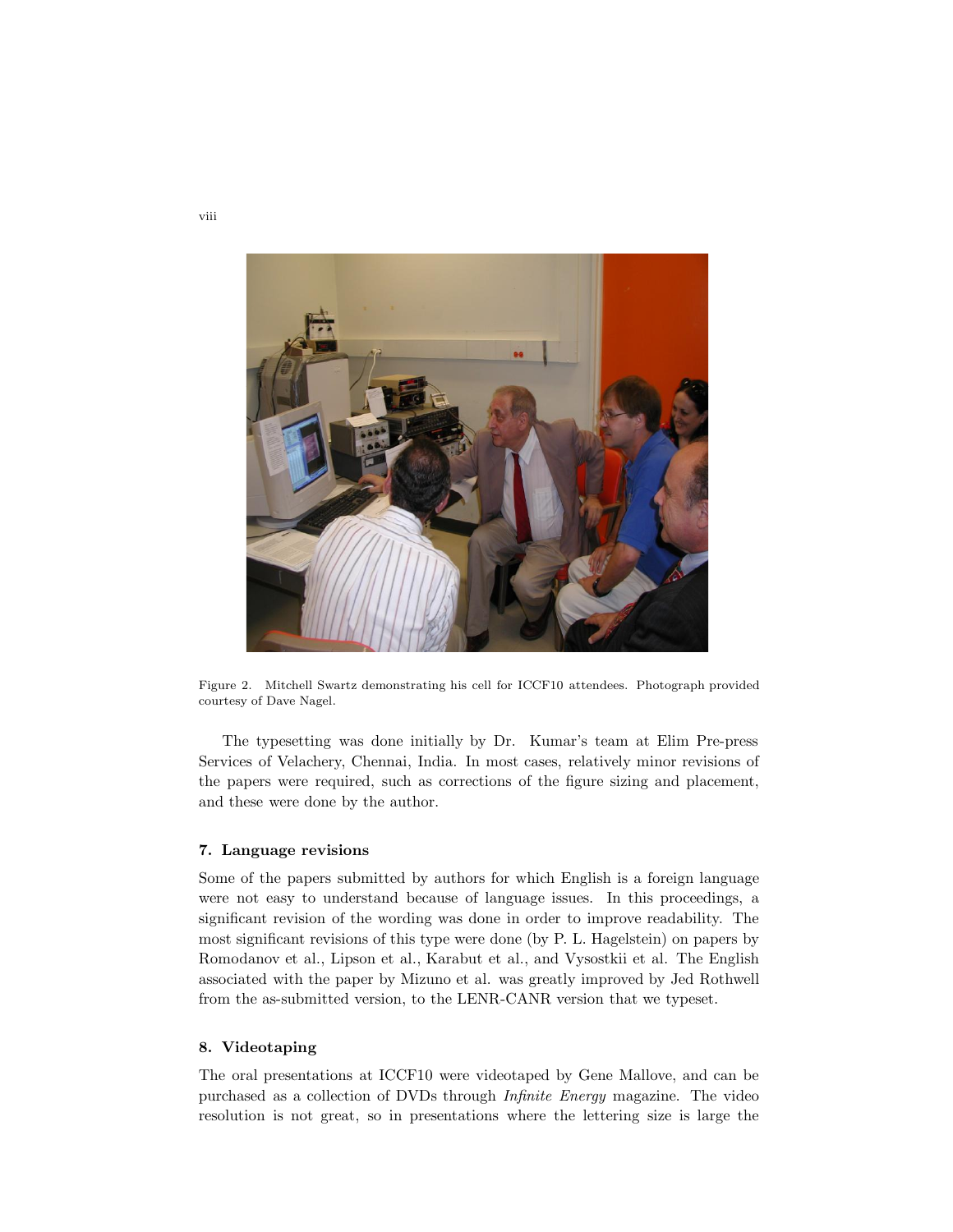

Figure 3. The laser excess heat experiment used for the remote demonstration given by Letts and Cravens during ICCF10. Photograph provided courtesy of Dennis Letts.

viewgraphs can be read, but in other presentations it is difficult to see what is being presented.

## **9. Absence of skeptics**

Researchers in cold fusion have not had very good luck interacting with skeptics over the years. This has been true of the ICCF conference series. Douglas Morrison attended many of the ICCF conferences before he passed away. While he did provide some input as a skeptic, many found his questions and comments to be uninteresting (the answers usually had been discussed previously, or else concerned points that seemed more political than scientific). It is not clear how many in the field saw the reviews of the conferences that he distributed widely. For example, at ICCF3 the SRI team discussed observations of excess heat from electrochemical cells in a flow calorimeter, where the associated experimental errors were quite small and wellstudied. The results were very impressive, and answered basic questions about the magnitude of the effect, signal to noise, dynamics, reproducibility, and dependence on loading and current density. Morrison's discussion in his review left out nearly all technical details of the presentation, but did broadcast his nearly universal view that the results were not convincing. What the physics community learned of research in the cold fusion field in general came through Morrison's filter.

Skeptics have often said that negative papers are not allowed at the conference. At ICCF10, some effort was made to encourage skeptics to attend. Gene Mallove

ix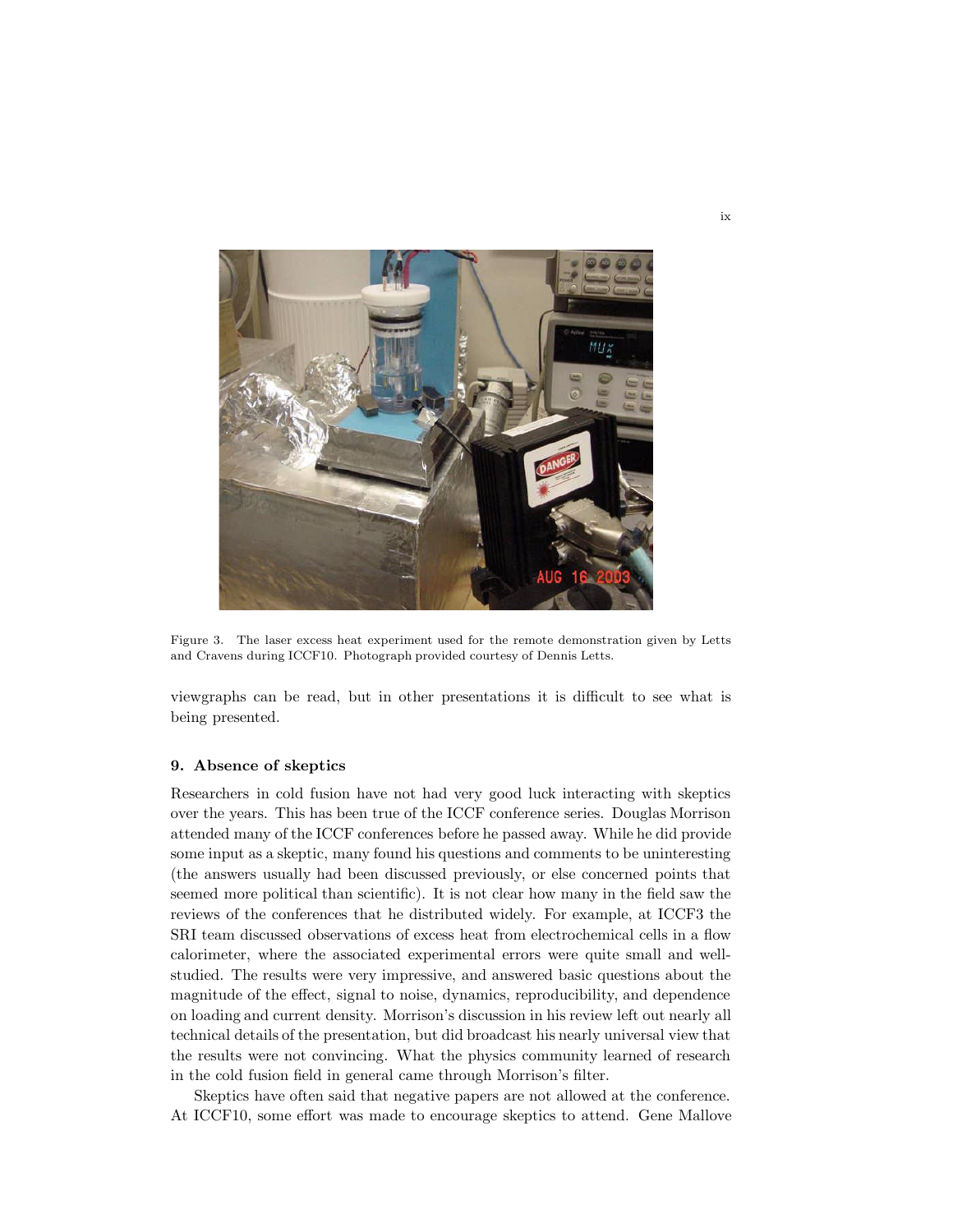

Figure 4. US oil production and petroleum consumption.

posted more than 100 conference posters around MIT several months prior to the conference (some of which remain posted two years later), in the hope that people from MIT would come to the conference and see what was happening. No MIT students or faculty attended, outside of those presenting at the conference. The cold fusion demonstrations presented at MIT were likewise ignored by the MIT community.

To encourage skeptics to attend, invitations were issued to Robert Park, Peter Zimmermann, Frank Close, Steve Koonin, John Holzrichter, and others. All declined, or else did not respond. In the case of Peter Zimmermann, financial issues initially prevented his acceptance, following which full support (travel, lodging, and registration) was offered. Unfortunately his schedule then did not permit his participation. Henceforth, let it be known that it was the policy at ICCF10 to actively encourage the participation of skeptics, and that many such skeptics chose not to participate.

#### **10. Energy Issues**

There has been concern about the world-wide energy supply for some time, specifically in the area of oil production. It was suggested in the 1950s by M. King Hubbert that oil production in the US would peak once the available oil was depleted by half, which Hubbert calculated should occur around 1970. This suggestion was not initially well-received. One can see in Figure 4 the history of U.S. oil production, which in fact peaked in 1970 and has subsequently fallen. In the simplest interpretation of this, it becomes increasingly expensive to remove oil from deposits the more they become depleted. Also shown in Figure 4 is the total U.S. petroleum consumption, which shows that there is plenty of demand but not enough oil production to meet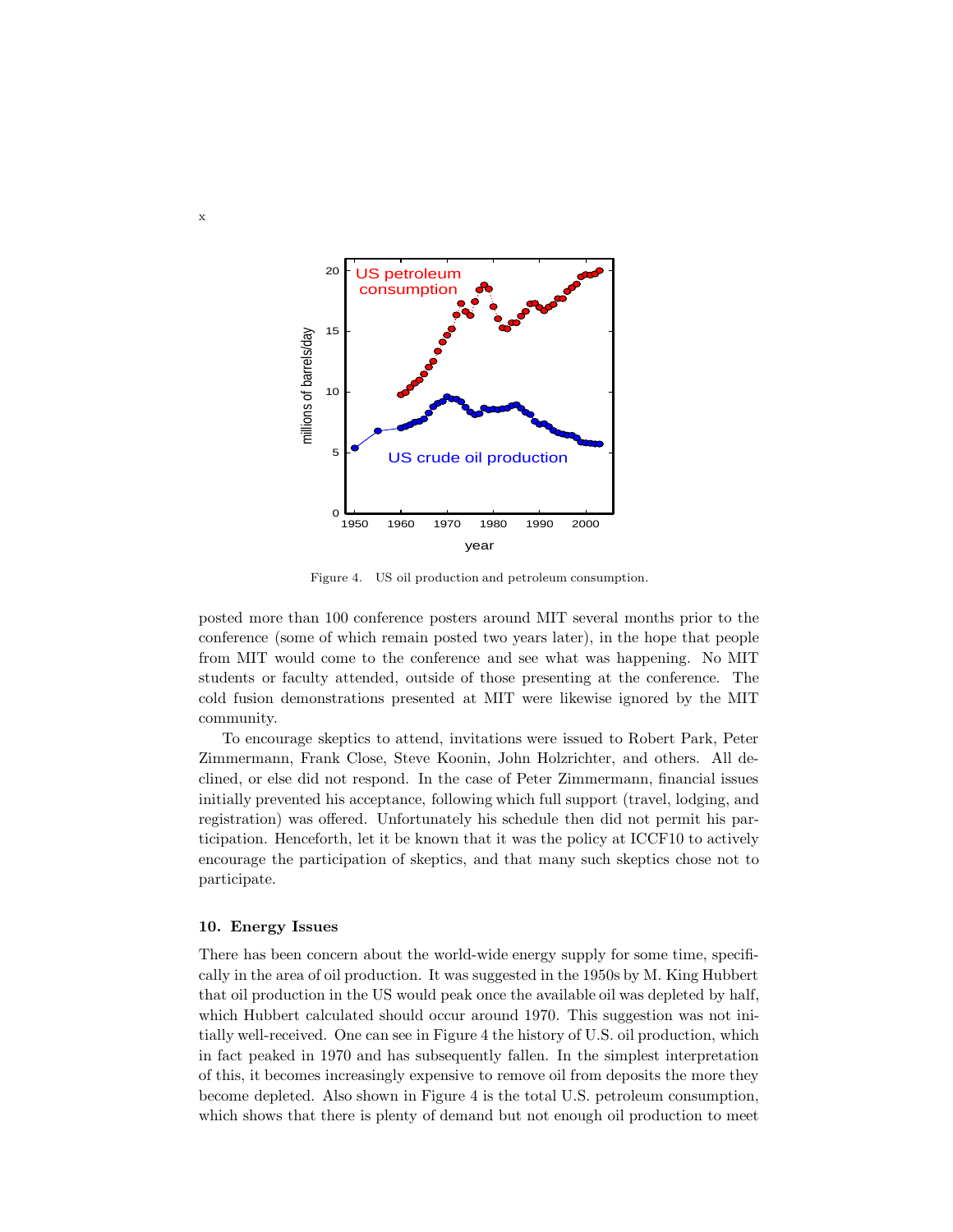

Figure 5. World oil production.

this demand. At present the U.S. imports significant amounts of oil to meet the demand.

It is expected that oil production world-wide will peak once the available oil is depleted by half, and there is considerable discussion at present as to precisely when this will occur. From the data shown in Figure 5, it appears that this had not happened as of 2004. There exist projections as to when this will occur which range between 2005 and 2020. When world-wide oil production falls short of world-wide



Figure 6. Oil price per barrel. Price in US dollars (bottom); price in constant value dollars referenced to 2005 (top). Prices are given yearly up to 2003, and monthly starting in 2004.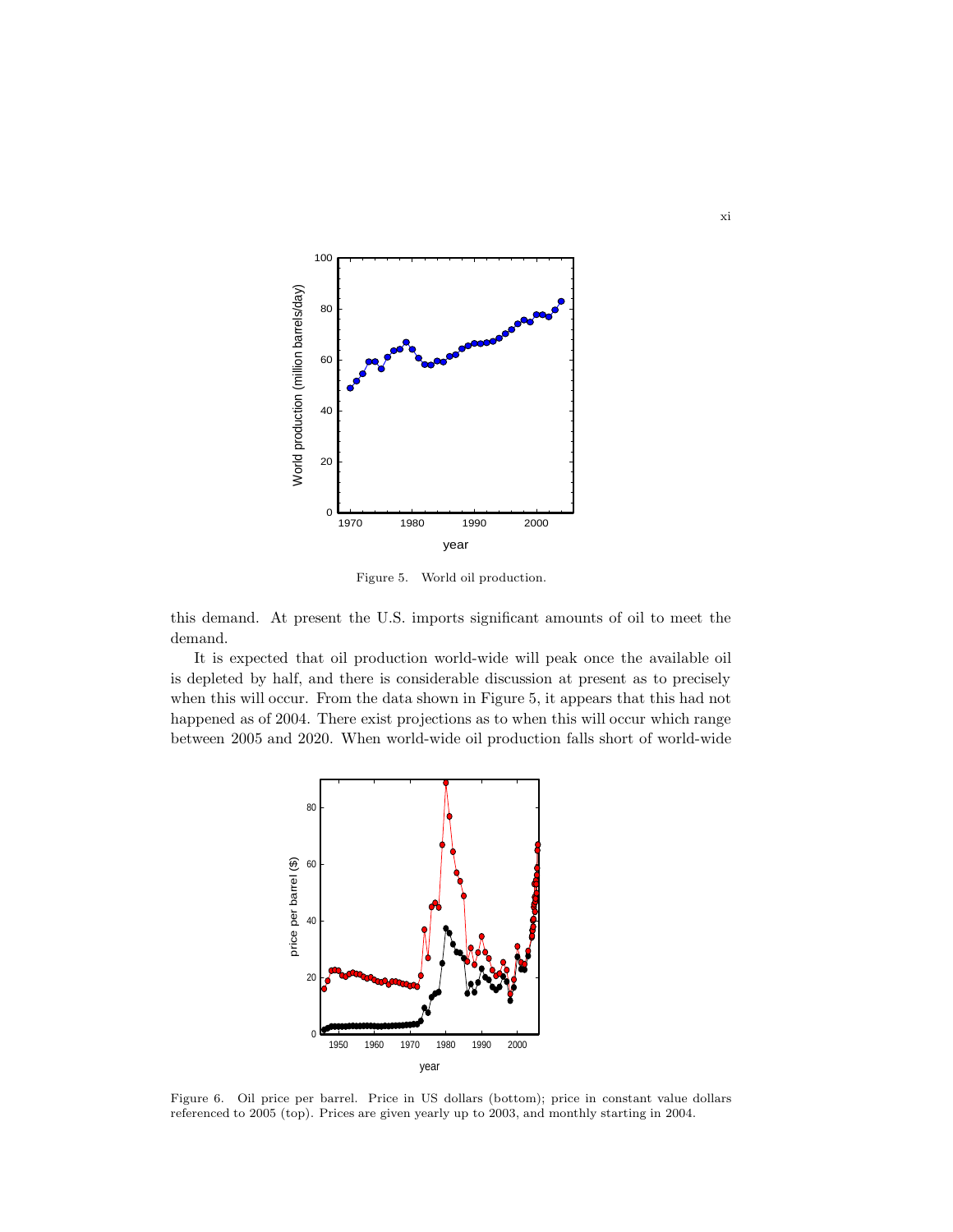demand, then the laws of economics dictate that the price will begin to rise. As the demand for oil internationally continues to increase at the rate of a few per cent per year, it is only a matter of time before the price begins to rise. The recent price history is shown in Figure 6. For many before 1970, the price in constant value dollars was relatively constant. In the 1970s and 1980s, prices rose due to artificial constraints put on the supply by oil producers. There is concern that the most recent price increases may be due to an inability of production to keep up with demand.

From this discussion it is apparent that the world faces tough problems in the area of energy supply, specifically in the area of oil. Some of those working on excess heat production have wondered why there is not more interest in cold fusion research, especially since laboratory results appear to indicate that energy is being produced, that it has a nuclear origin, and that it is clean.

#### **11. DoE review**

One of the reasons that research in the cold fusion field does not attract more interest is because of the events of 1989. Following the initial announcements in March 1989, there was great interest for a while. However, initial efforts to replicate the experiments were generally not successful, and no one had a good explanation why there should be any effects at all.

The Department of Energy conducted a review of cold fusion in 1989. There were five conclusions of this review: that the claims of excess heat were not convincing; that the excess heat was not shown to be associated with a nuclear process; that the neutron emission reported was not persuasive; that there was no reason based on what was known about nuclear and solid-state physics to expect such effects; and that the effects claimed would require the invention of a new physical process different from what had been studied in nuclear physics. Many in the scientific community came away with the opinion that the DoE review had shown conclusively that there was nothing to any of the claims, hence nothing to have any interest in. Huizenga, a co-chair of the review panel, discussed the review and his perspective on it in *Cold fusion, the scientific fiasco of the century*.

Now, it is one thing for the 1989 work to appear to a hard-nosed review panel to be less than convincing, and quite another for there to be no new effects. For example, a perusal of the pages that follow stand witness to some of what people in the field have done and seen recently.

ICCF10 was considered to be very strong scientifically by many who attended. Following this, there was much discussion about re-engaging the scientific community, since it was felt that the results were strong enough so that the field should rejoin with mainstream science. One of the suggestions that was made concerned requesting a new review of cold fusion from the Department of Energy, in the hope that some of the damage done in 1989 might be rectified. In the Fall, 2003, following ICCF10, we requested a new review of cold fusion. Discussions were held at DoE, during which it was proposed that members of the cold fusion community might

xii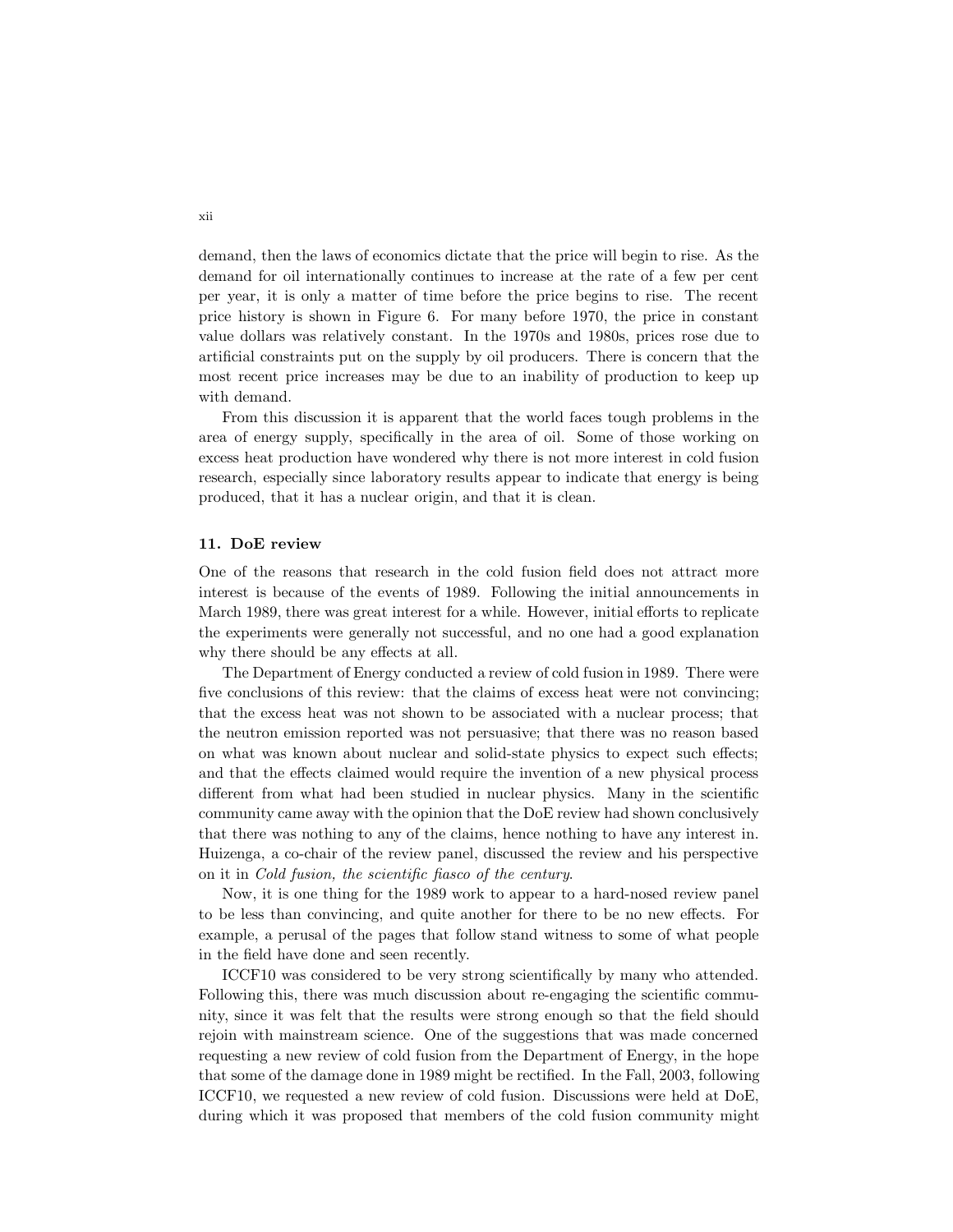work with DoE to assist in a review of the field, with the focus on excess energy production. Some months later, it was announced that DoE would conduct a new review of cold fusion.

We proposed a review that would focus on energy production, as this had been most studied within the field, and as discussed above is potentially important given the tough energy problems that the U.S. and the rest of the world faces. We also proposed to cover material that was most solid within the field in the sense that more than one group had been involved, that we were familiar with, and that there had been time to think about the results.

The DoE charge to the reviewers included three tasks:

- (1) Examine and evaluate the experimental evidences for the occurences of nuclear reactions in condensed matter at low energies (less than a few electron volts).
- (2) Determine whether the evidence is sufficiently conclusive to demonstrate that such nuclear reactions occur.
- (3) Determine whether there is a scientific case for continued efforts in these studies and, if so, identify the most promising areas to be pursued.

In essence, we had proposed to make the case that the experimental evidence supported the existence of an excess heat effect that merited further study. DoE seemed more interested in a demonstration of new nuclear reactions. The existence of an excess heat effect at levels far exceeding any available chemical energy is thought by many to imply the existence of new nuclear reactions, and this is supported by observations of <sup>4</sup>He that correlated with energy production. However, the charge to the reviewers implies a focus on specific new nuclear reactions, for which there is not consensus among the different groups in the field at present, and hence was not part of the primary review. Particle emission was discussed as a secondary topic in the review. Although the evidence seemed strong, there was much criticism of the measurements, interpretation, and the results in general.

DoE requested a 15 page summary, and proposed that a few oral presentations be given during a one day session (which was held in August, 2004). The review document that we submitted will appear in the ICCF11 proceedings. The conclusions of the DoE review were posted by DoE, and the specific comments of the reviewers were made available.

Given the very skeptical attitude that prevails among the scientific community, and that also was reflected initially among the majority of the reviewers, it would have been an easy matter for them to conclude simply that: "the evidence does not demonstrate that a new effect is occuring," and that they "do not see a scientific case for continuing these studies under federal sponsorship," as was written by one of the referees. However, this was not what happened. Instead, the DoE summary tells us: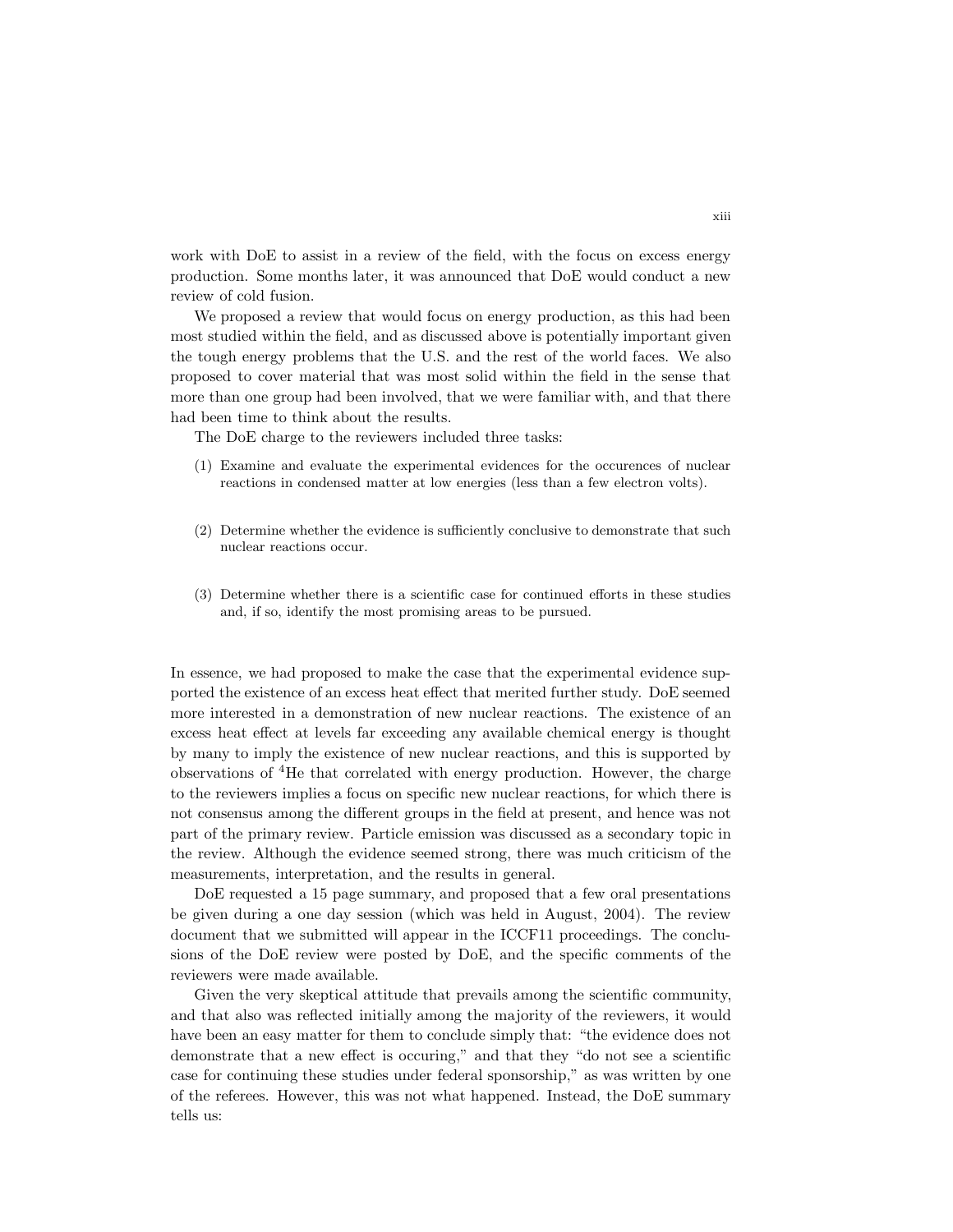"The nearly unanimous opinion of the reviewers was that funding agencies should entertain individual, well-designed proposals for experiments that address specific scientific issues relevant to the question of whether or not there is anomalous energy production in Pd/D systems, or whether or not D-D fusion reactions occur at energies on the order of a few eV."

The reviewers also indicated two areas that could be helpful in resolving some of the controversies in the field:

- (1) materials science aspects of deuterated materials using modern characterization techniques;
- (2) the study of particles reportedly emitted from deuterated foils using state-of-the-art apparatus and methods.

Many more issues were discussed by the reviewers, and in the review summary, which are posted on the LENR-CANR website, and readers are encouraged to look them over.

In regard to the question of whether there is an excess heat effect, which was a major point under discussion, the summary document provided by DoE said:

"The excess power observed in some experiments is reported to be beyond that attributable to ordinary chemical or solid state source; this excess power is attributed by proponents to nuclear fusion reactions. Evaluations by the reviewers ranged from: 1) the evidence for excess power is compelling, to 2) there is no convincing evidence that excess power is produced when integrated over the life of an experiment. The reviwers were split approximately evenly on this topic. The reviewers who accepted the production of excess power typically suggest that this effect is seen often, and under some understood conditions, is compelling. The reviewers who did not find the production of excess power convincing cite a number of issues including: excess power in the short term is not the same as net energy production over the entire time of the experiment; all possible chemical and solid state causes of excess heat have not been investigated and eliminated as an explanation; and the production of power over a period of time is a few per cent of the external power external power applied and hence calibration and systematic effects could account for the purported net effect. Most reviewers, including those who accepted the evidence and those who did not, stated that the effects are not repeatable, the magnitude of the effect has not increased in over a decade, and that many of the experiments are not well documented.

Many of these issues were stated clearly in the review document, and discussed at length in the oral presentations, and it is hard to understand why they are even issues any longer. The amount of energy under consideration is so great that even if it were somehow stored, the resulting energy storage density greatly exceeds any chemical or solid state capability. Power excesses well in excess of a few per cent were presented and discussed. With respect to the last point about reproducibility and magnitude, these conclusions are not consistent with what was presented. Reproducibility has improved, and the ratio of output power to input power has been increasing over the years, as we presented. We continue to be haunted by the ghosts of 1989.

The 2004 DoE review did not produce the definitive vindication that some had

xiv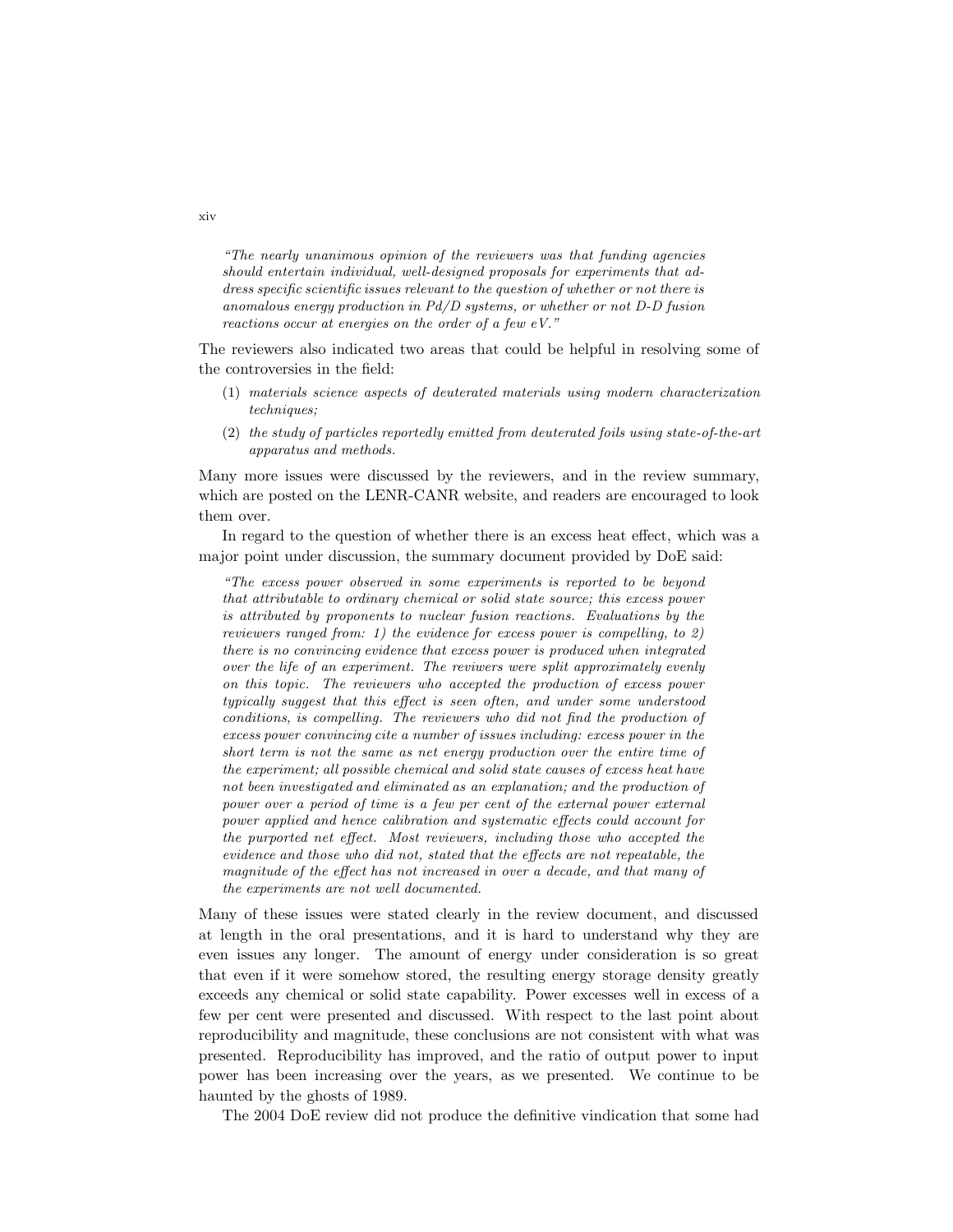hoped for. But there have been a number of tangible results:

- (1) In the review process, we met a harsh panel of reviewers, who expected to make short work of poor science. Instead, when they were presented with research results, attitudes began to change in several cases.
- (2) It is now possible to get cold fusion research funded in the U.S. some very skeptical reviewers have recommended that strong proposals in the field be funded, and we should take advantage of this.
- (3) There are cold fusion papers that are being considered for publication in more mainstream journals, and some have now appeared in print.
- (4) There is increased interest in the area on the part of the scientific community, as measured by the large number of papers being downloaded from the LENR-CANR website, and by the larger audiences that attend presentations in the field.
- (5) Commercial opportunities have increased, as measured by the number of new commercial ventures that are working in the area.

After many years, the situation is beginning to improve. With our continued efforts, we can and we will accomplish more.

## **12. Gene Mallove**

We note with great regret the passing of our friend Gene Mallove on May 14, 2004. Gene (shown in Figure 7) was an early enthusiast and advocate of all things cold fusion from the beginning of the field, and subsequently became an advocate for many people and causes who had been cast out of the mainstream of the scientific community. He wrote *Fire from Ice*, which provided a clear account of the events surrounding and following the 1989 announcements of Jones, and of Fleischmann and Pons. He started *Infinite Energy* magazine, which provided a forum in which those with nontraditional ideas and opinions could have their say. Although we have often not agreed with Gene's views and opinions, to honor Gene we have provided a place for his contribution so that he may have his say.

### **Acknowledgments**

This conference would not have been possible without financial support from the New York Community Trust, from P. L. Hagelstein and Associates, and from the New Energy Foundation. Scott Chubb's personal efforts, and efforts as conference technical co-chair, in helping to make the conference happen in so many ways is acknowledged and greatly appreciated. Also greatly appreciated were the contributions of the local organizing committee, who provided input on all decisions, from where to hold the conference, to which papers should be presented in what order, and many other matters. Larissa Winey deserves special recognition for her outstanding contributions during the conference, including the many runs to Kinko's and other efforts. Jessica Hagelstein and Diego Diaz also helped in the running of the conference, and their efforts were much appreciated. Many thanks for the very capable contributions of the good people at MIT Conference services, who handled